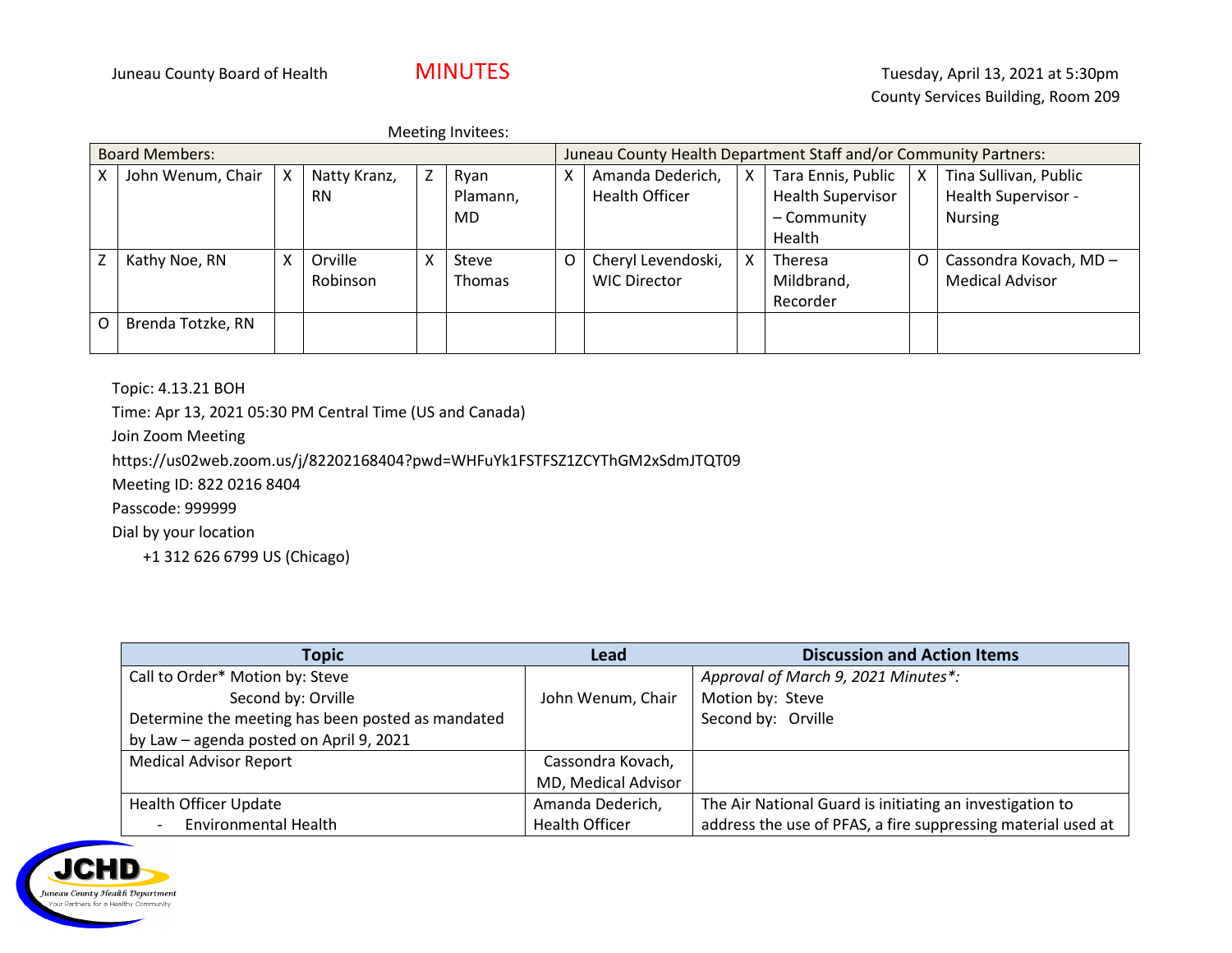| PFAS letter<br>$\circ$                          |                      | Volk Field. The fire retardant was used for decades to put                 |
|-------------------------------------------------|----------------------|----------------------------------------------------------------------------|
| Environmental Health Director - Wood<br>$\circ$ |                      | out aircraft fires during exercises. EPA still working on                  |
| County                                          |                      | testing and the cost of the test could be more than \$300.                 |
| COVID-19 policy                                 |                      |                                                                            |
| WI Supreme Court Ruling local<br>$\circ$        |                      | Nancy E retired and Ben will be the new Environmental                      |
| implications                                    |                      | Health Supervisor.                                                         |
| LRB-0792<br>$\circ$                             |                      |                                                                            |
| Staff PTO requests                              |                      | WI Supreme Court overturned the emergency order. Food                      |
| National Public Health Week                     |                      | benefits stopped and no more mask mandate.                                 |
| 2021-2022 Rates*                                |                      |                                                                            |
|                                                 |                      | WALHDAB drafted a letter asking the Wisconsin State                        |
|                                                 |                      | Legislature not to cosponsor the bill that restricts local                 |
|                                                 |                      | health authority.                                                          |
|                                                 |                      |                                                                            |
|                                                 |                      | Request to carry over more than 40 hours PTO was                           |
|                                                 |                      | approved by Personnel.                                                     |
|                                                 |                      | National Public Health week was April 5 <sup>th</sup> - 11 <sup>th</sup> . |
|                                                 |                      |                                                                            |
|                                                 |                      | Motion by: Natty                                                           |
|                                                 |                      | Second by: Steve                                                           |
|                                                 |                      | Approval of the 2021-2022 Rates. Rates for School Districts:               |
|                                                 |                      | PH Supervisor - \$108.10, PHN - \$100.52, Clerical- \$59.81                |
|                                                 |                      | Rates for Drug/Alcohol Testing: PH Supervisor- \$83.22                     |
| Public Health Program Update                    |                      | PHN position is still open. 2 applicants and 1 offer given.                |
| <b>PHN Position</b>                             |                      | No decision has been made at this time.                                    |
| Vaccine Update                                  |                      |                                                                            |
|                                                 | Tina Sullivan,       | CDC & FDA put a pause on J&J vaccine distribution due to a                 |
|                                                 | <b>Public Health</b> | rare side effect concerning blood clots occurring in women                 |
|                                                 | Supervisor, Nursing  | ages 16-48. Craig @ MBMC confirmed they have treatment                     |
|                                                 |                      | for the blood clots.                                                       |
|                                                 |                      | HD receiving a 100 new Pfizer doses.                                       |
|                                                 |                      | MBMC opening up weekend vaccine appointments.                              |
|                                                 |                      | COVID cases snapshot is now weekly.                                        |